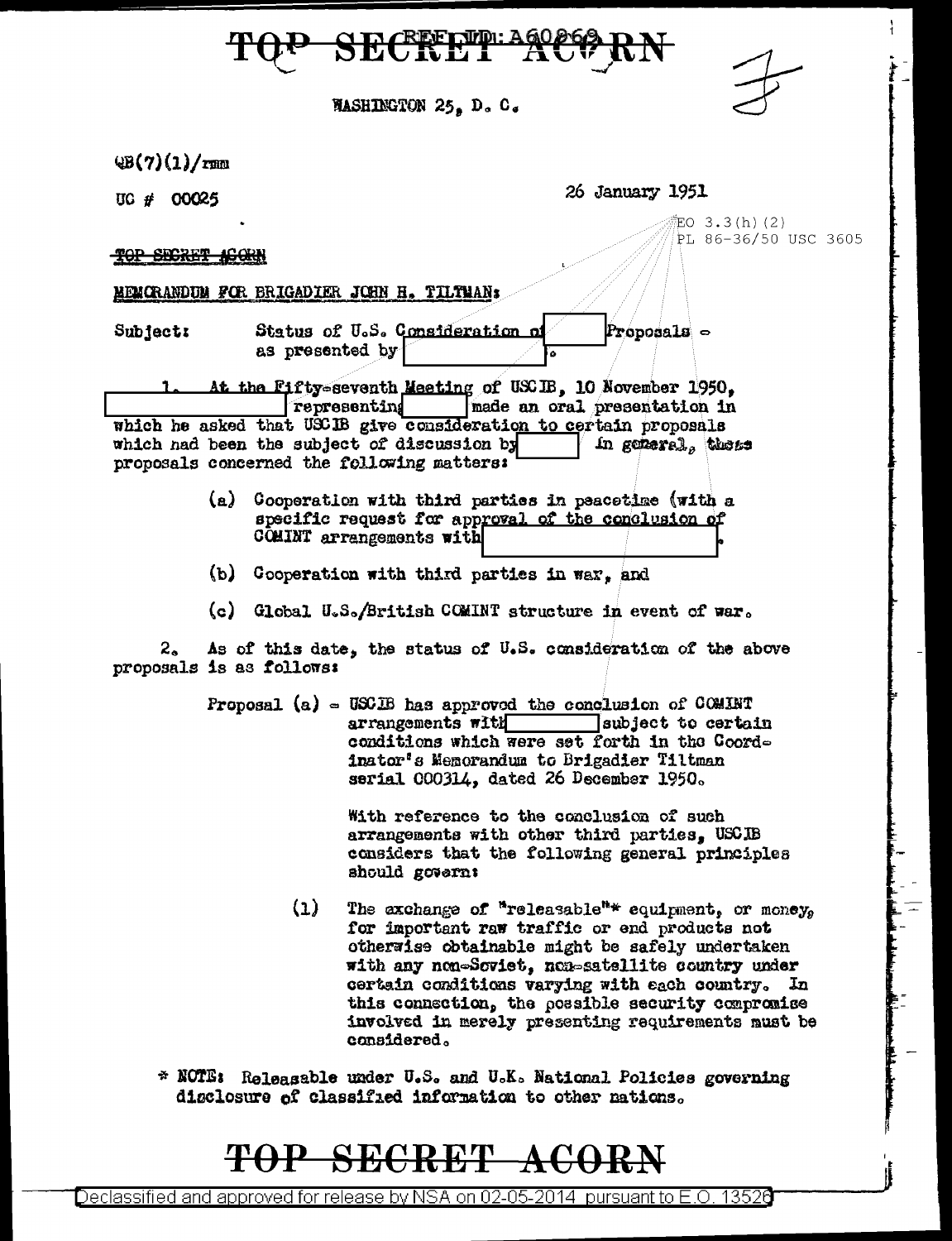| TOP SEGRET PORCORN |  |
|--------------------|--|

| WASHINGTON 25, D. C. |  |  |  |
|----------------------|--|--|--|
|----------------------|--|--|--|

 $UB(7)(1)/r$ mm

 $UC#00025$ 

26 January 1951

 $EO$  3.3(h)(2)

PL 86-36/50 USC 3605

<del>TOP SECIET ACCIN</del>

| <b>Subject:</b> | Status of U.S. Consideration of |  |  |  |  |  | $ $ Proposals $\in$ |  |  |
|-----------------|---------------------------------|--|--|--|--|--|---------------------|--|--|
|                 | as presented by                 |  |  |  |  |  |                     |  |  |
|                 |                                 |  |  |  |  |  |                     |  |  |

- (2) The offer made to favorably located NATO nations, of raw traffic taken on "fixed" circults using transmission methods not employed primarily for their security features, for important raw traffic or end products not otherwise obtainable is an acceptable risk.
- (3) The offer of any sort of end products, or of raw traffic taken on circuits using transmission methods employed principally for their security features, or on circuits on which continuity of intercept can be had only through cryptanalytic success, should be considered only in cases of the direct sort of need; and then only after it has been clearly established that substantial benefit in the technical or intelligence field will accrue.
- $(4)$  In the application of the foregoing it should be axiomatic that (a) the first offer in all cases should be equipment or money, and (b) there be previous  $\exists$ in each case, and, unless there is mutual agreement as to the measures to be taken, unilateral action shall never proceed beyond those measures allowed in subparagraph  $(1)$ .
- Proposals (b) and (c) These proposals, of a broader nature, are now under study by the individual Service organizations represented on USCIB. and the Armed Forces Security Agency with a view to formulating an agreed U.S. Policy which will serve as a U.S. basis for combined discussions on the problems at a later date.

 $(2)$ 

## TOP SECRET ACORN